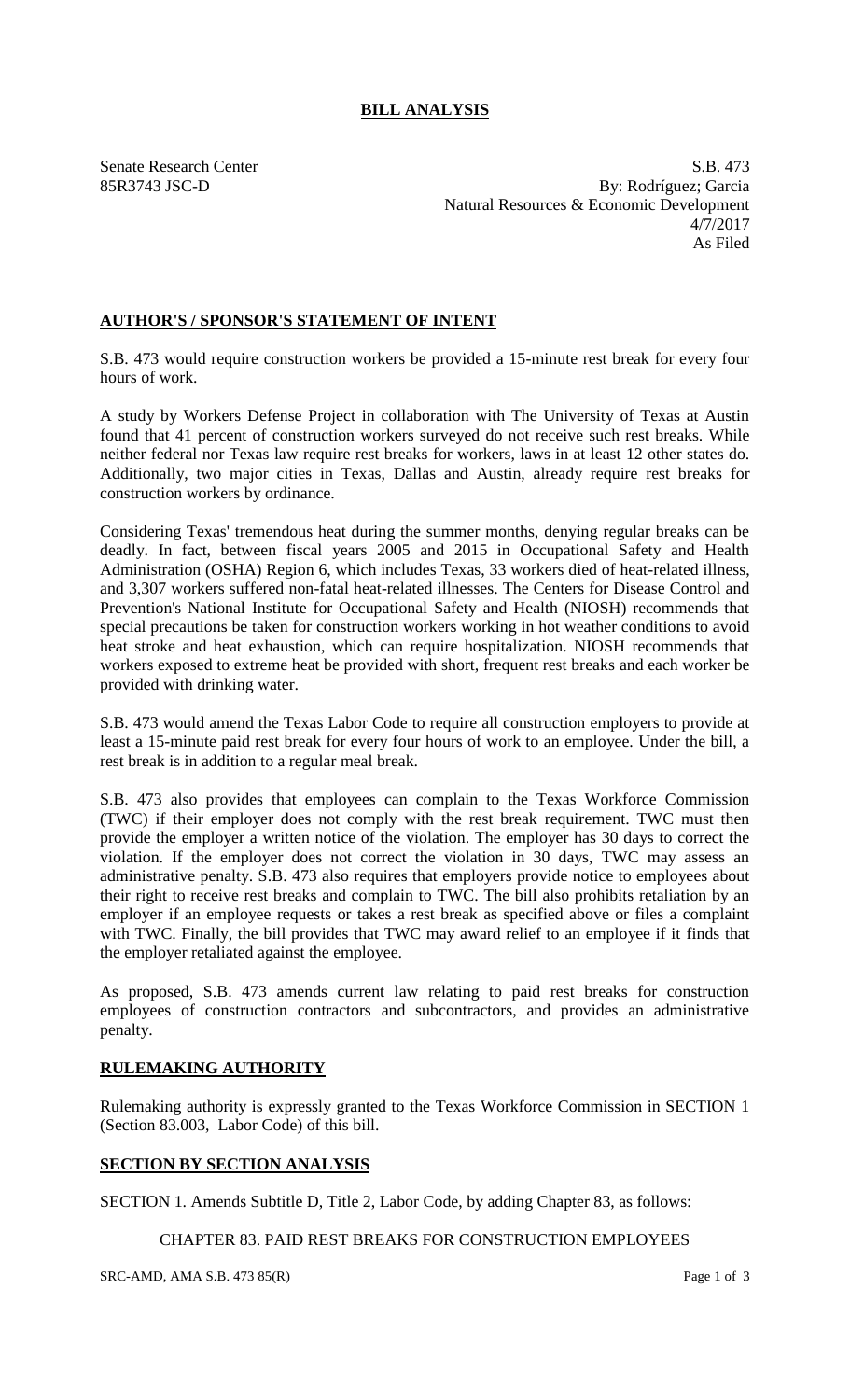Sec. 83.001. DEFINITIONS. Defines "commission," "construction employee," "construction employer," "contractor," "general construction," "rest break," and "subcontractor."

Sec. 83.002. PAID REST BREAKS REQUIRED. (a) Requires a construction employer (employer) to provide at least a 15-minute paid rest break for every four hours of work to each construction employee (employee).

(b) Prohibits the construction employer from requiring the paid rest break to be taken as part of a separate meal break.

Sec. 83.003. NOTICE TO CONSTRUCTION EMPLOYEES. (a) Requires each employer, at the time of hiring, to provide notice in both English and Spanish to each employee of the employee's entitlement to paid rest breaks under this chapter; that retaliation by the employer against the employee for requesting or taking paid rest breaks to which the employee is entitled is prohibited; and that the employee has a right to file a complaint with the Texas Workforce Commission (TWC) for any violation of this chapter.

(b) Authorizes an employer to comply with this section by displaying a poster in a conspicuous place, accessible to employees, at the employer's place of business and at the applicable construction work site that contains the required information in both Spanish and English.

(c) Requires TWC to, by rule, prescribe the design and content of the sign described by Subsection (b).

Sec. 83.004. RETALIATION PROHIBITED. Prohibits an employer from taking retaliatory personnel action or otherwise discriminating against a employee because the employee requests or takes paid rest breaks in accordance with this chapter; or files a complaint with TWC alleging the employer's violation of this chapter.

Sec. 83.005. COMPLAINT; HEARING; PENALTY. (a) Authorizes any employee aggrieved by a violation of this chapter to file a claim with TWC in the manner prescribed by Subchapter D (Wage Claims), Chapter 61 (Payment of Wages). Requires TWC, except as otherwise provided by this chapter, to investigate and dispose of the complaint in the same manner as a wage claim under Subchapter D, Chapter 61.

(b) Requires an employer that violates any applicable requirement of this chapter to be provided with an opportunity to correct the violation under Subsection (d).

(c) Requires TWC to notify the employer if TWC determined that the employer has violated this chapter.

(d) Prohibits TWC from assessing an administrative penalty against the employer if the employer corrects the violation not later than the 30th business day after the date the employer receives notice under Subsection (c).

(e) Authorizes TWC to assess an administrative penalty against an employer for a violation of this chapter only if the employer fails to correct the violation before the 31st business day after the date the employer receives notice that the employer has violated this chapter.

(f) Authorizes TWC to award the employee all appropriate relief, including rehiring or reinstatement to the employee's previous job, payment of back wages, and reestablishment of employee benefits for which the employee would have been eligible if the employee had not been subject to retaliatory personnel action or other discrimination.